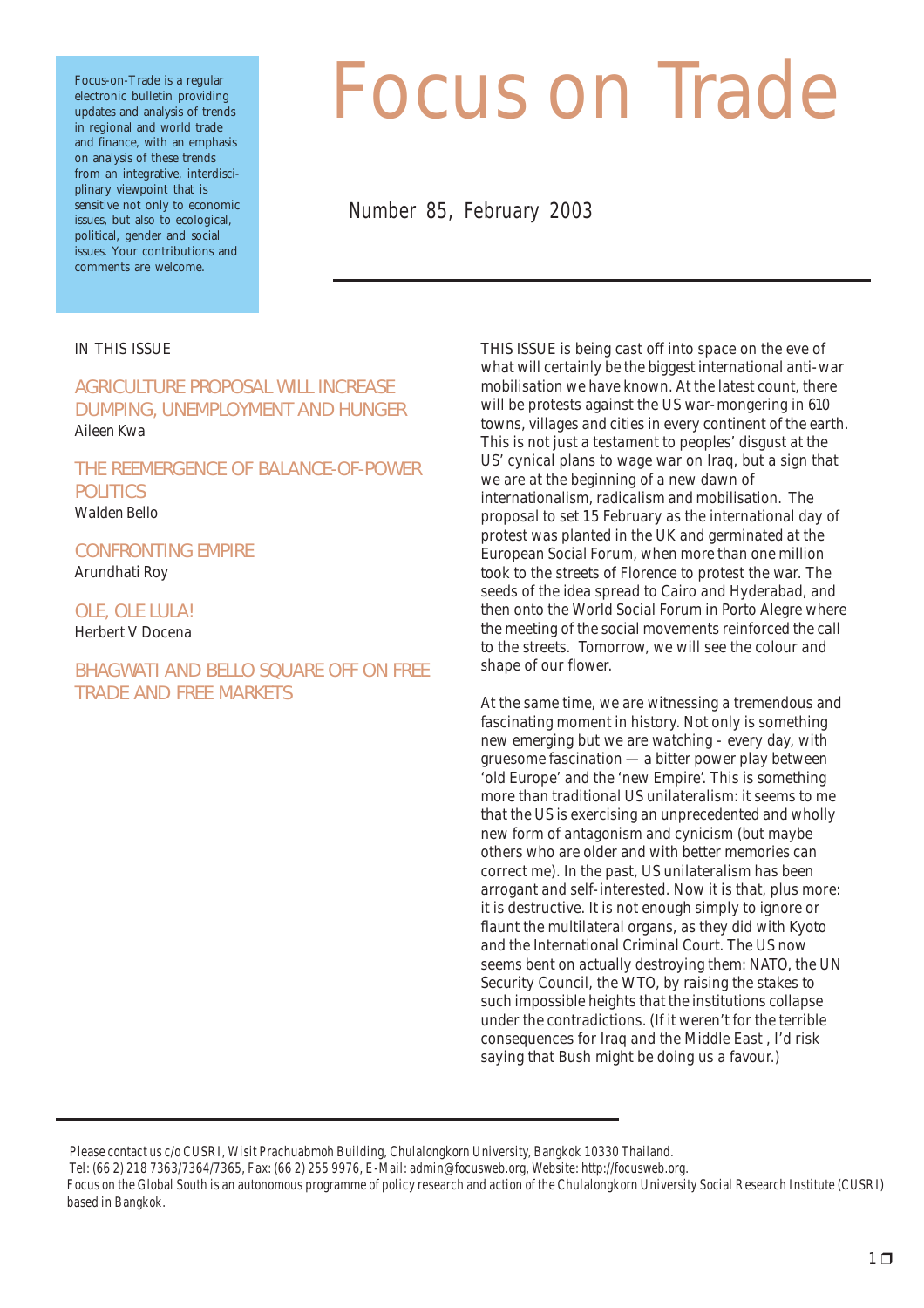In this issue of Focus on Trade, Aileen Kwa reports on the latest Geneva failure, Walden Bello speculates about the new balance of power and we include Arundati Roy's powerful speech from the World Social Forum. Herbert Docena joins the Lula fan club and Jagdish Baghwati says that the IMF gets such a low grade, he would kick them out of his class (but you have to read to the end). The end is a series with the WTO's Agriculture Committee Chair Stuart Harbinson

#### AGRICULTURE PROPOSAL WILL INCREASE DUMPING, UNEMPLOYMENT AND HUNGER Developing countries must reject Harbinson text By Aileen Kwa\*

has released his first draft modalities paper on agriculture, ahead of this weekend's mini-ministerial meeting in Japan where agriculture is expected to be high on the agenda. The exclusive Tokyo gathering will be attended by just 25 trade ministers.

The negotiating modalities put forward in Harbinson's paper are a sham. They are intended to give the green light to transnational agri-businesses to take over developing countries' agricultural markets. More dumping of cheap subsidized food can be expected and developing countries forced to import more food will also be importing unemployment. Hundreds of millions of small farmers in India, China, most of Africa, countries in South Asia and Southeast Asia, as well as Latin America will be faced with unemployment and poverty as domestic markets are flooded with cheap subsidized imports and commodity prices plunge.

The proposal is clearly in line with the aims of the world agricultural exporters as outlined by President Bush when he introduced the US Farm Bill: "We want to be selling our beef and our corn and our beans to people around the world who need to eat".[1] The EU's policy – "to consolidate its position as a major world exporter"—will also be advanced [2] as will the interests of major Cairns Group exporters, Australia, Canada, New Zealand.

The draft seems to deliberately ignore many of the proposals put forward by developing countries to protect their producers against dumping and address the problems of rural unemployment and food insecurity plaguing a large number of developing countries.

Focus on the Global South calls on developing countries to reject the text because it will not rebalance the inequity in agricultural trade. At stake are farmers' livelihoods; access to food especially of women and children; and given the centrality of the rural sector in the South, also the long-term economic development of most developing countries.

1) Dumping to Escalate: Indirect forms of export subsidies are being legalized and legitimized. The present Agriculture Agreement's domestic support loopholes remain. Export subsidies and AMS (tradedistorting subsidies) will be shifted into the Green Box (supposedly non-trade distorting). There are no caps on the Green Box. An overall cap on total Green Box support, called for by developing countries, has not been taken up in the Harbinson text. The Green Box is where OECD direct payment programmes are housed.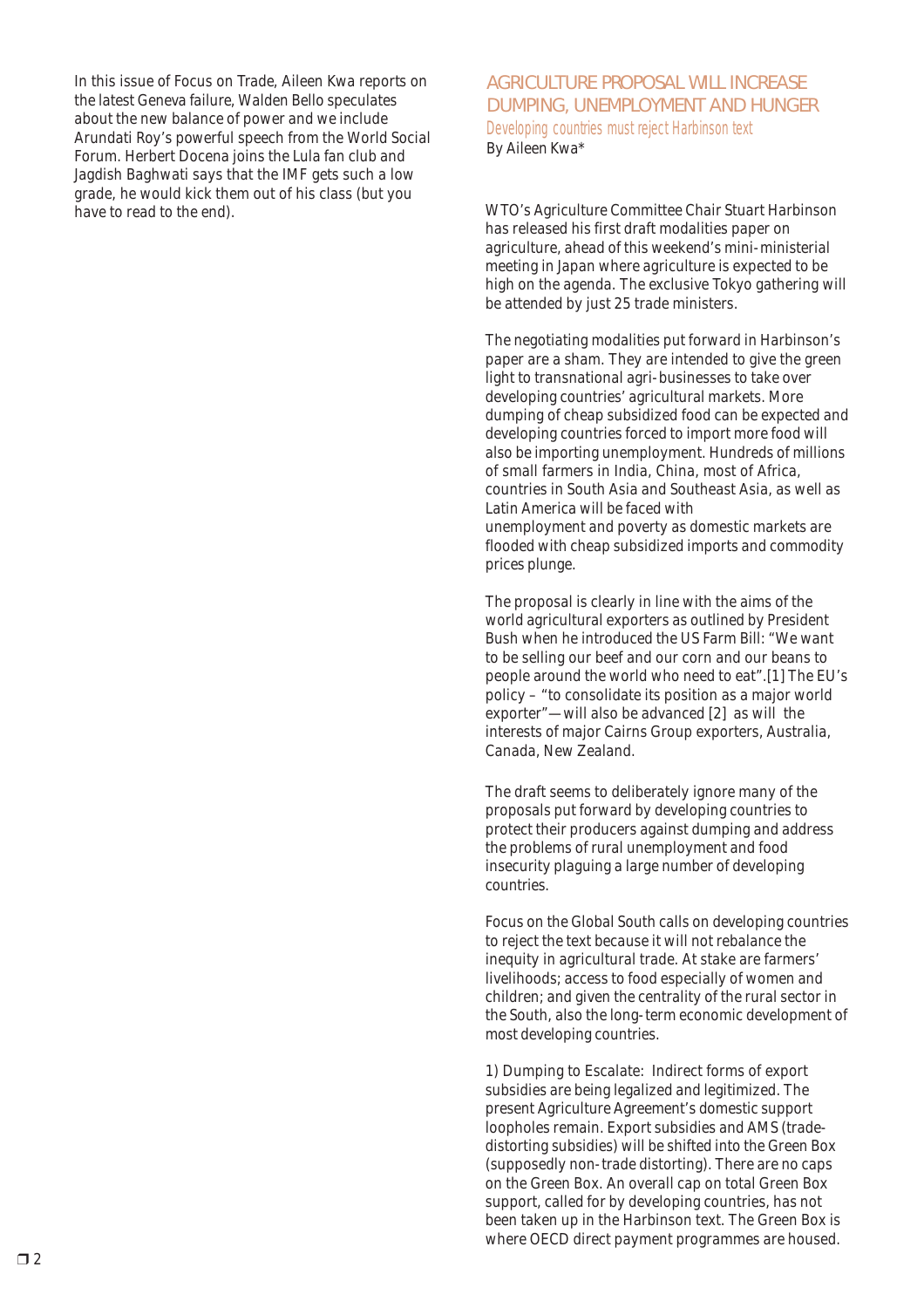Such subsidies to producers provide an implicit support to agri-corporations, allowing them to buy food cheaply from Northern producers, and export food at prices so low it undercuts domestic producers in developing countries.

2) The treatment of 'strategic products' will increase, not abate hunger and food insecurity The draft says that strategic products (the number to be determined) will have lower tariff cuts – 10 per cent, with a minimum of 5 per cent per tariff line. Most of the staple crops and livelihood crops for developing countries are exactly those that are being highly subsidized in the US and EU – corn, wheat, rice, soya, dairy products, sugar, beef. Some developing countries have asked for total exclusion of food security crops from further commitments. Instead, they are again called upon to reduce these tariffs. One Southern delegate said: "Some countries are already grappling with very low tariffs on their sensitive food security crops. The required 10 per cent cut will have very negative effects".

3) Rebalancing /Countervailing Mechanism Denied to the South, Tariffs Instead to be Slashed Developing countries have asked for the structural imbalance in agricultural trade to be redressed, via a rebalancing /countervailing instrument that can defend their producers from the \$1 billion a day OECD subsidies in agriculture. Such an instrument would allow countries to put up tariffs on crops which are subsidized by the OECD by amounts proportionate to the subsidies. These proposals have been ignored in the Harbinson text. Instead, for developing countries, tariffs greater than 120 per cent are to be slashed by 40 per cent. Those between 20 –120 per cent decreased by 33 per cent. No linkage to OECD subsidies is made.

4) Real Special and Differential Treatment Provisions (SDT) for the North! Due to the structural imbalances, the real SDT provisions will flow to developed countries. The SDT provisions for developing countries, littered throughout the text are intended to pull the wool over the eyes of developing countries' Ministers. Eg. best endeavour (non-mandatory) clause about providing more market access to developing countries' products; expanding the Green Box for developing countries' to subsidise small farmers when they cannot afford to do so anyway.

5) Special Treatment to Developed Countries on the Special Safeguard Provision (SSG) for another Decade. Developing countries have requested the use of a temporary safeguard measure for all products, so that in case of import surges or price drops, they are able to have recourse to a temporary additional tariff or quantitative restriction. The current Safeguard provision is available to only 30, mostly developed countries. The draft says that developed countries can continue to use the SSG until the end, or two years

past the end of the implementation period for tariff reductions (ie another 5-7 years upon completion of the Doha programme). Developing countries' recourse of the SSG will be limited to the few "strategic products" (probably 2-3 per country) identified. And to crown it all, it says that this access to the SSG will be dependent on completion of a review to be conducted to make "operationally effective" the current SSG! The Special and Differential Treatment negotiations emerging from Doha, (to strengthen and make operational SDT provisions) where the deadlines have been missed and no political will has been shown by the majors, makes a mockery of this promise.

[1] Lawhon, H 2002, Brief Analysis No. 413, National Centre for Policy Analysis, August 15. [2] Commission des CE 1997 'Agenda 2000 – Volume I Communication: Pour une Union plus forte et plus large", DOC/97/5

\* Aileen Kwa is a research associate with Focus on the Global South, based in Geneva.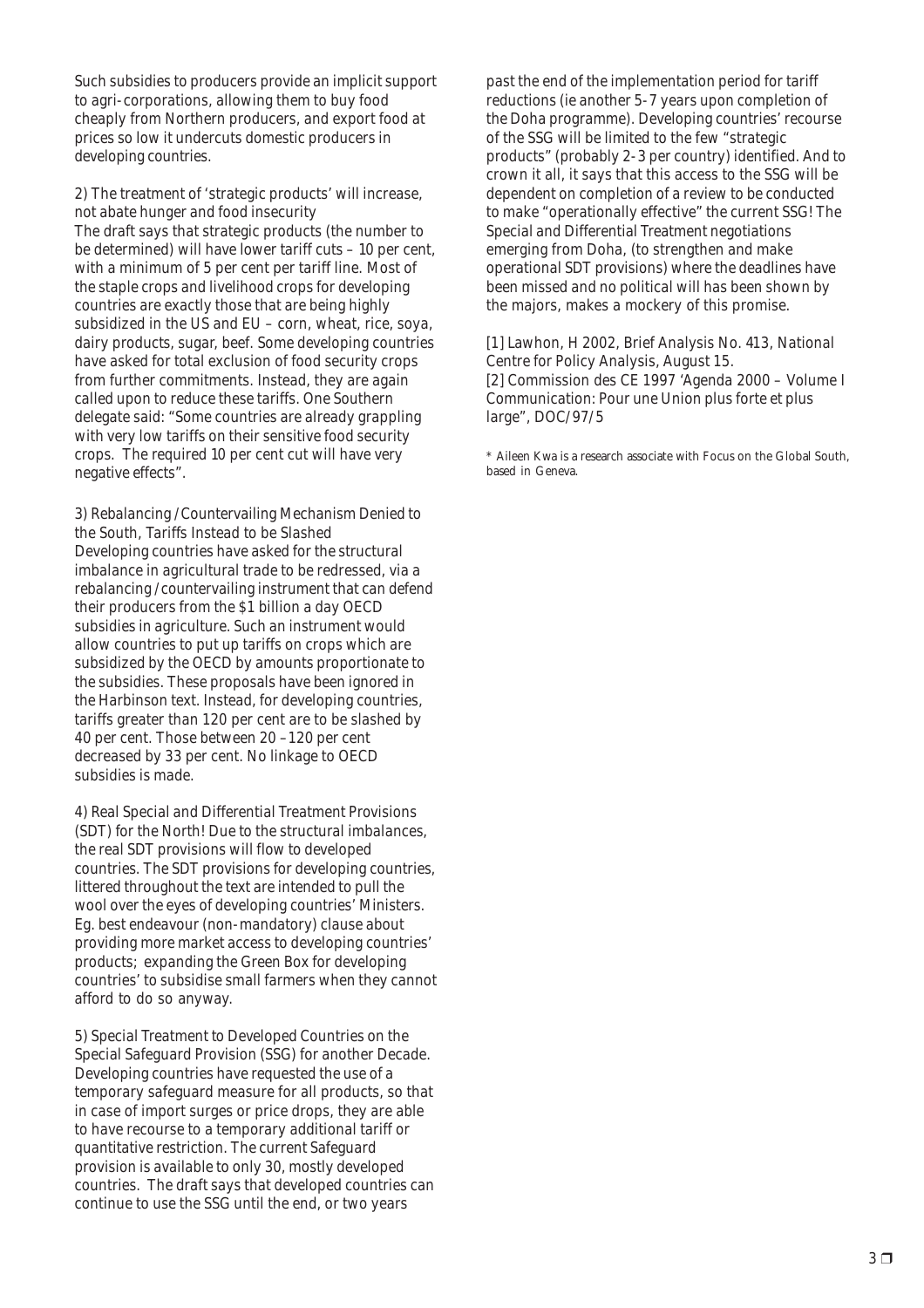#### THE REEMERGENCE OF BALANCE-OF-POWER POLITICS By Walden Bello\*

People speak and write today about feelings of utter powerlessness to prevent the coming war. So powerful is the US. And so determined to strike.

Impotence in the face of the supremely powerful. With our imagination limited by memories of the superpower standoffs and ambiguous victories and defeats of the Cold War period, it is tempting to see the current situation as unique.

et the world has been here before. In the summer of 1940, after the fall of France, when Nazi Germany's determined drive to global dominance seemed unstoppable by any possible combination of forces. In the Europe of the early 1800's, when a seemingly invincible Napoleon put to rout in battle after battle any military alliance its many foes could muster.

The last few years and the coming ones have been and will be bad for world peace. They are, however, rich in lessons about international power relations. And the lessons are not all grim.

#### *Hegemony and Insecurity*

To be sure, the first lesson is discouraging: that unchallenged superpower status stimulates conflict, not peace. This did not seem so clear in the immediate aftermath of the Cold War. Then, there was widespread in the West an expectation that the US would use its sole superpower status to undergird a multilateral order that would institutionalize its hegemony but assure an Augustan peace globally. Even some people not enamored of the United States speculated that with superpower rivalry gone and all other potential rivals taking themselves out of the competition, Washington's quest for military superiority and strategic advantage would slow down. Europe, Japan, and China seemed ready to settle down to a condition of controlled competition in the economic sphere while accepting long-term American dominance in the security area.

In fact, as the nineties rolled on, it became clear that what the end of the Cold War ushered in was a volatile period more dangerous than the Cold War, when the superpower standoff warded off big wars, contained smaller wars, and gave relations among states a certain predictability. The instability of the new era did not stem primarily from the emergence of "irrational" non-state actors that were prepared to engage in "asymmetric warfare" against conventionally powerful state actors, though many Beltway intellectuals made their names painting terrorists as the greatest threats to global peace and stability in the post-Cold War era. It came from the transformation of the balance of power in the global state system.

#### *THE BALANCE OF POWER*

The balance of power among states is the subject of John Mearsheimer's magnum opus The Tragedy of Great Power Politics. Regarded as the definitive work on the subject, the book argues persuasively that in all balance of power systems, great powers aim not so much to achieve a defensive balance against their rivals as to achieve a significant degree of military and political advantage over them. Mearsheimer is also correct that "bipolar" systems such as the US-Soviet faceoff that dictated the dynamics of the Cold War period are more stable and less likely to break down than "multipolar" systems like the pre-Word War II situation, which was marked by relative equality among a number of powerful states.

What Mearsheimer fails to tell us, however, is that the situation most productive of conflict, tension, and instability is one where there is one overwhelmingly dominant power surrounded by a number of midget powers—meaning today's world. He quotes with approval Kant's comment that "It is the desire of every state, or of its ruler, to arrive at a condition of perpetual peace by conquering the whole world, if that were possible." Yet he does not seem to appreciate the fact that Kant's insight is perhaps of greatest relevance in the post-Cold War world, where American military and political preponderance is unmatched.

This intellectual failure is jarring, and it stems from a primordial belief that Washington, unlike other great powers, is not just motivated by naked realpolitik but by the desire for a benign global order as well. These ideological blinders prevent Mearsheimer and many other American intellectuals from appreciating the fact that the US has switched its role from that of being an "offshore balancer" against would-be hegemons like Hitler and the former Soviet Union to being itself an aggressive power bent on achieving world hegemony.

#### *THE UNILATERALIST CONJUNCTURE*

Many critics of US power, for their part, attribute George W. Bush's unilateralism to the self-centered, provincial worldview of the American right. This explanation confuses cause and effect. Bush's unilateralist ideology is a product of a unique structural conjuncture: the consolidation of the civilian-military "defense establishment" that won the Cold War as the dominant faction of the US elite and the disappearance of an effective countervailing force to US power in the global state system.

To mask its shift from containment to hegemony, however, the defense establishment needed a rationale,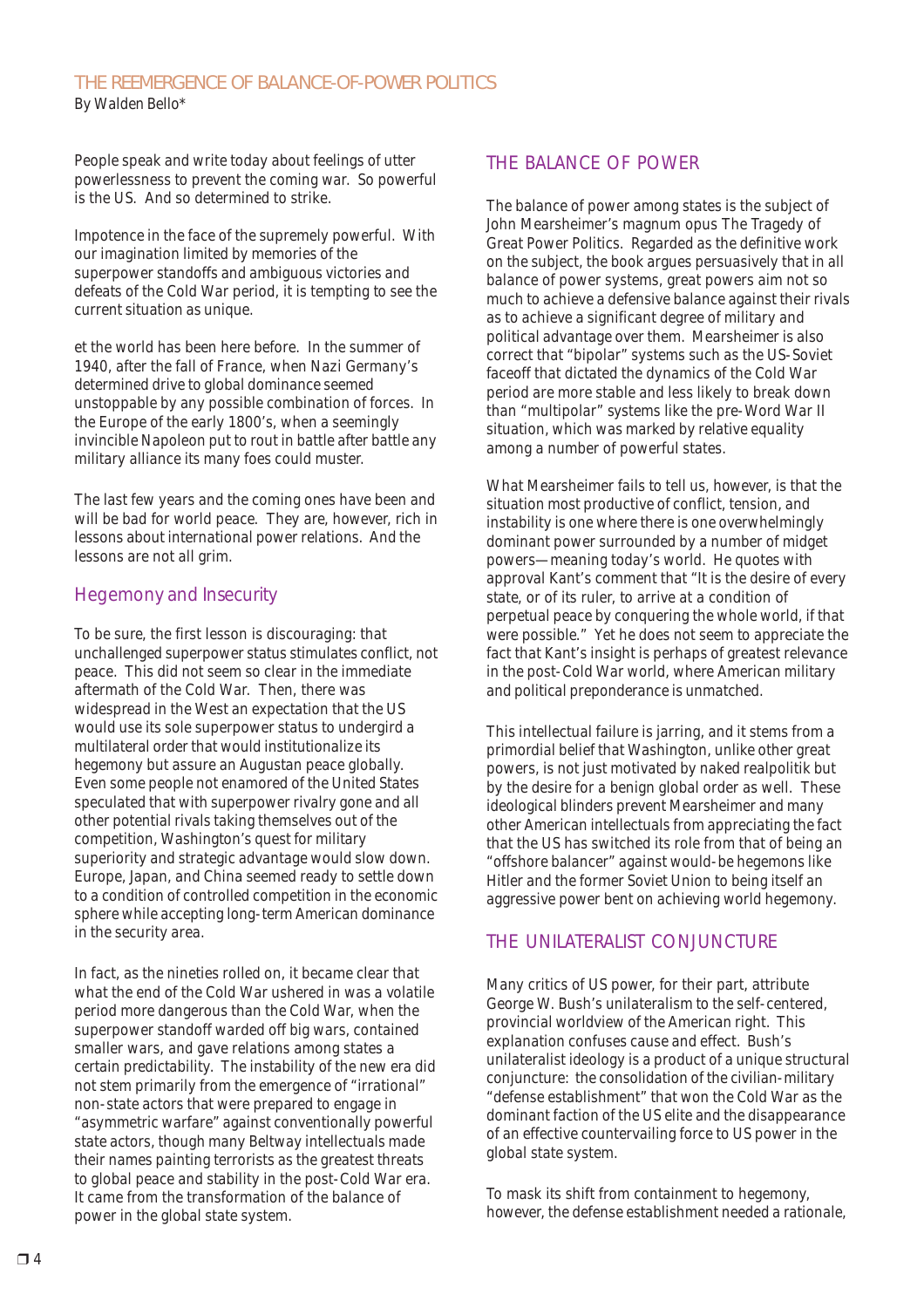and the last decade saw its invoking a succession of actors to fill the role vacated by the Soviet Union— North Korea, China, Al Qaeda, the "Axis of Evil." Paying very little respect to the actual state and capacity of the targeted regimes, this process was embarrassingly opportunistic and failed to achieve credibility even among a critical mass of its prime target group, the American people. From this perspective, the September 11 attack was a godsend that consolidated domestic support for the open-ended and preemptive unilateralist interventionism that was articulated in George W. Bush's historic speech on Sept. 17, 2002.

As for the multilateralist paradigm, this was never a serious alternative entertained by any significant faction of the US elite except perhaps for marginalized old liberal circles and personalities like Jimmy Carter. Bill Clinton, who distrusted fellow Democrat Jimmy Carter, may have invoked multilateralist rhetoric but he did not hesitate to act unilaterally—as he did when he ordered the bombing of Serbia despite European objections during the Kosovo crisis.

#### *CONTAINING WASHINGTON*

That is the bad news. The good news is that even when backed up by overwhelming force, unchallenged hegemony is a transient state. As was the case in Napoleonic Europe, lesser powers may calculate that a posture of compliance or subservience may be necessary in the short-term, but they know that it is disastrous as a long-term strategy, for it is simply an invitation to more aggression.

This is what the UN Security Council standoff over Iraq is all about. It is less about Saddam's compliance and more about containing a hegemon that feels it has a blank cheque to intervene, topple, and depose anywhere in the world with the dangerous rationale of preventing a threat, no matter how abstract, from "reaching the American people." If France and Germany at this point seem willing to go the distance in stubbornly blocking the US from waging war on Iraq, it is to discourage future US moves that might pose a more direct threat to their national security. Cultural bonds or a sense of generosity for being liberated from Nazism 50 years ago are weak rationales when compared to the fear of encouraging aggressive ambitions that could translate into economic bullying in the short term and military blackmail in the long term.

However the current Iraq crisis is resolved—and indeed France and Germany may yet capitulate under pressure—it has already accelerated the decline of the Atlantic Alliance of the Cold War era, a development captured in US Secretary of Defense Donald Rumsfeld's disdainful comments about recalcitrant "Old Europe." And it marks the rebirth of balance of power politics, with the lesser powers moved into active cooperation to contain US aggression. Joining France and Germany in what is emerging as this era's

version of the pre-World War I Triple Alliance are China and Russia, with the more weighty developing countries like Brazil and perhaps even South Korea eventually hopping on board. Though individual members may change, this coalition is likely to be long-term. And, unlike currently, where its real dynamics are clouded by the debate over the question of Saddam's alleged possession of weapons of mass destruction, its basis will eventually be more clearly articulated as the defense of national and global security against the American threat.

#### *GLOBAL RESISTANCE*

This reemergence of a system of containment at the level of the state system must be seen in the context of the advance of other movements of global resistance. There are, of course, the Islamic fundamentalists, who have made tremendous gains among the Arab and Muslim masses owing to the US mailed-fist response to September 11 events and its alliance with Israel. The coming war on Iraq is likely to drastically weaken the so-called moderate regimes in the Arab and Muslim world and eventually give rise to governments uncompromising in their resistance to US interventionism. Not too long from now, we may see radical Islamic regimes in Pakistan, Saudi Arabia, and Indonesia.

Then there is the burgeoning global movement against corporate-driven globalization, which has, in the last year and a half, fused with the anti-war movement to form a powerful anti-US front at the level of international civil society. Like the Islamic fundamentalist movement, elements of this diverse movement are likely to assume state power in a number of countries in the coming years. Indeed, they already have in a number of Latin American countries—in Brazil, Venezuela, and Ecuador.

Islamic fundamentalism and the anti-corporate globalization movement will not mainly function to add diplomatic and material weight to the containment of the US. What they will do is something equally important though, and that is to erode the legitimacy of the American enterprise and expose it for what it is: a naked bid for hegemony. This is critical since the staying power of hegemons is ultimately based on the perception of their legitimacy.

The next few years and decades are likely to witness ever more brazen efforts to reorder the world to better serve US interests. But they will also consolidate an anti-US coalition of the less powerful while accelerating the spread of anti-US movements in global civil society. This is not the unchallenged hegemony that Washington aspires for, but the classic dynamics of overreach, of overextension. For if there is one unambiguous lesson in the history of nations, it is that empire is transient while resistance is permanent.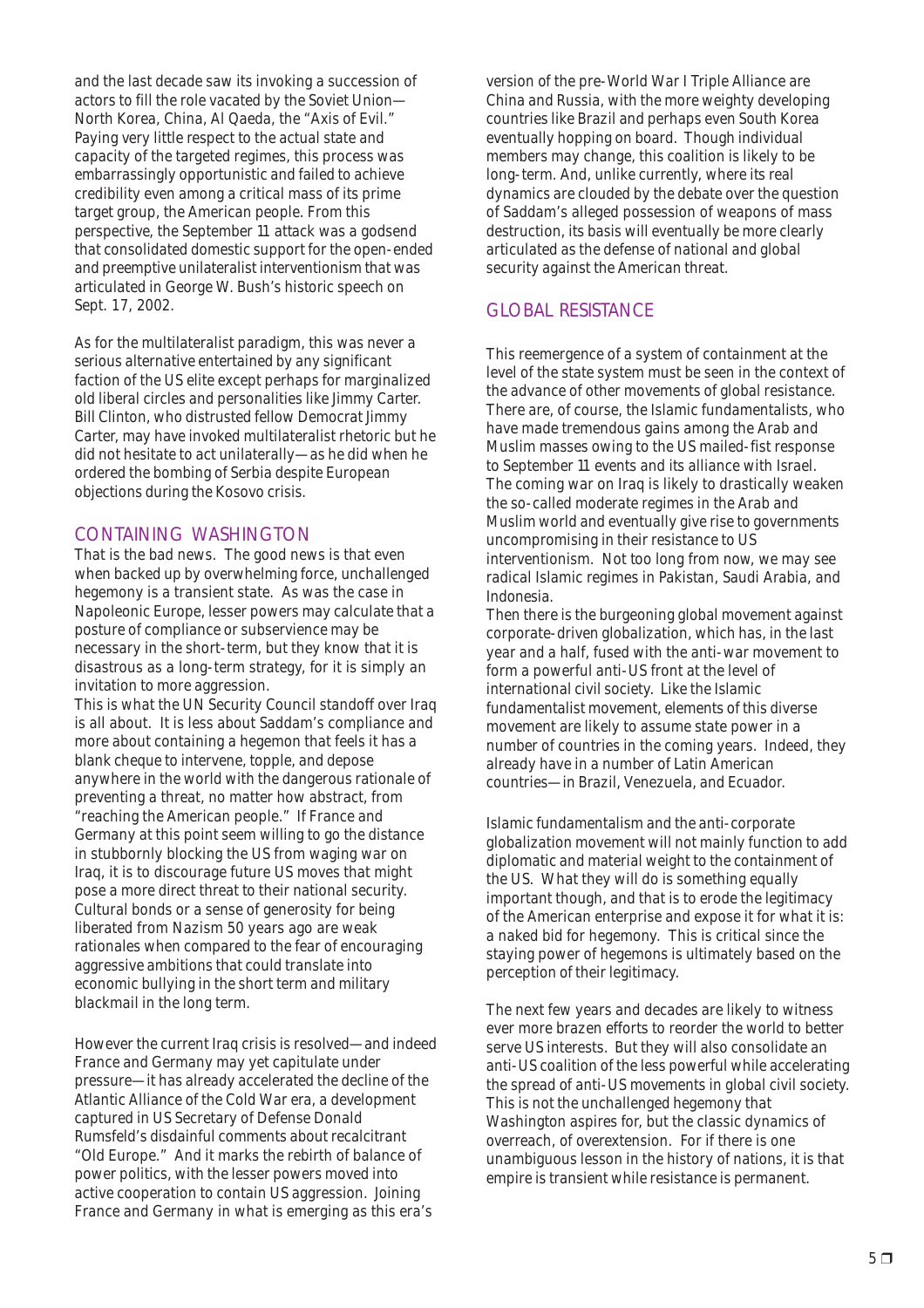#### CONFRONTING EMPIRE Arundhati Roy\*

I've been asked to speak about "How to confront Empire?" It's a huge question, and I have no easy answers.

When we speak of confronting "Empire," we need to identify what "Empire" means. Does it mean the U.S. government (and its European satellites), the World Bank, the International Monetary Fund, the World Trade Organisation, and multinational corporations? Or is it more than that?

In many countries, Empire has sprouted other subsidiary heads, some dangerous byproducts nationalism, religious bigotry, fascism and, of course, terrorism. All these march arm in arm with the project of corporate globalisation.

Let me illustrate what I mean. India — the world's biggest democracy — is currently at the forefront of the corporate globalisation project. Its "market" of one billion people is being prised open by the WTO. Corporatisation and Privatisation are being welcomed by the government and the Indian elite.

It is not a coincidence that the Prime Minister, the Home Minister, the Disinvestment Minister — the men who signed the deal with Enron in India, the men who are selling the country's infrastructure to corporate multinationals, the men who want to privatise water, electricity, oil, coal, steel, health, education and telecommunication — are all members or admirers of the RSS. The RSS is a right wing, ultra-nationalist Hindu guild, which has openly admired Hitler and his methods.

The dismantling of democracy is proceeding with the speed and efficiency of a Structural Adjustment Programme. While the project of corporate globalisation rips through people's lives in India, massive privatisation, and labour "reforms" are pushing people off their land and out of their jobs. Hundreds of impoverished farmers are committing suicide by consuming pesticide. Reports of starvation deaths are coming in from all over the country.

 While the elite journeys to its imaginary destination somewhere near the top of the world, the dispossessed are spiralling downwards into crime and chaos.

This climate of frustration and national disillusionment is the perfect breeding ground, history tells us, for fascism.

The two arms of the Indian government have evolved the perfect pincer action. While one arm is busy selling India off in chunks, the other, to divert attention, is orchestrating a howling, baying chorus of Hindu nationalism and religious fascism. It is conducting

nuclear tests, rewriting history books, burning churches, and demolishing mosques. Censorship, surveillance, the suspension of civil liberties and human rights, the definition of who is an Indian citizen and who is not, particularly with regard to religious minorities, is becoming common practice now.

Last March, in the state of Gujarat, two thousand Muslims were butchered in a state-sponsored pogrom. Muslim women were specially targeted. They were stripped, and gang-raped, before being burned alive. Arsonists burned and looted shops, homes, textiles mills and mosques. More than a hundred and fifty thousand Muslims have been driven from their homes. The economic base of the Muslim community has been devastated.

While Gujarat burned, the Indian Prime Minister was on MTV promoting his new poems. In January this year, the government that orchestrated the killing was voted back into office with a comfortable majority. Nobody has been punished for the genocide. Narendra Modi, architect of the pogrom, proud member of the RSS, has embarked on his second term as the Chief Minister of Gujarat. If he were Saddam Hussein, of course each atrocity would have been on CNN. But since he's not < and since the Indian "market" is open to global investors ‹ the massacre is not even an embarrassing inconvenience.

There are more than one hundred million Muslims in India. A time bomb is ticking in our ancient land.

All this to say that it is a myth that the free market breaks down national barriers. The free market does not threaten national sovereignty, it undermines democracy.

As the disparity between the rich and the poor grows, the fight to corner resources is intensifying. To push through their "sweetheart deals," to corporatise the crops we grow, the water we drink, the air we breathe, and the dreams we dream, corporate globalisation needs an international confederation of loyal, corrupt, authoritarian governments in poorer countries to push through unpopular reforms and quell the mutinies.

Corporate Globalisation — or shall we call it by its name? Imperialism — needs a press that pretends to be free. It needs courts that pretend to dispense justice.

Meanwhile, the countries of the North harden their borders and stockpile weapons of mass destruction. After all they have to make sure that it's only money, goods, patents and services that are globalised. Not the free movement of people. Not a respect for human rights. Not international treaties on racial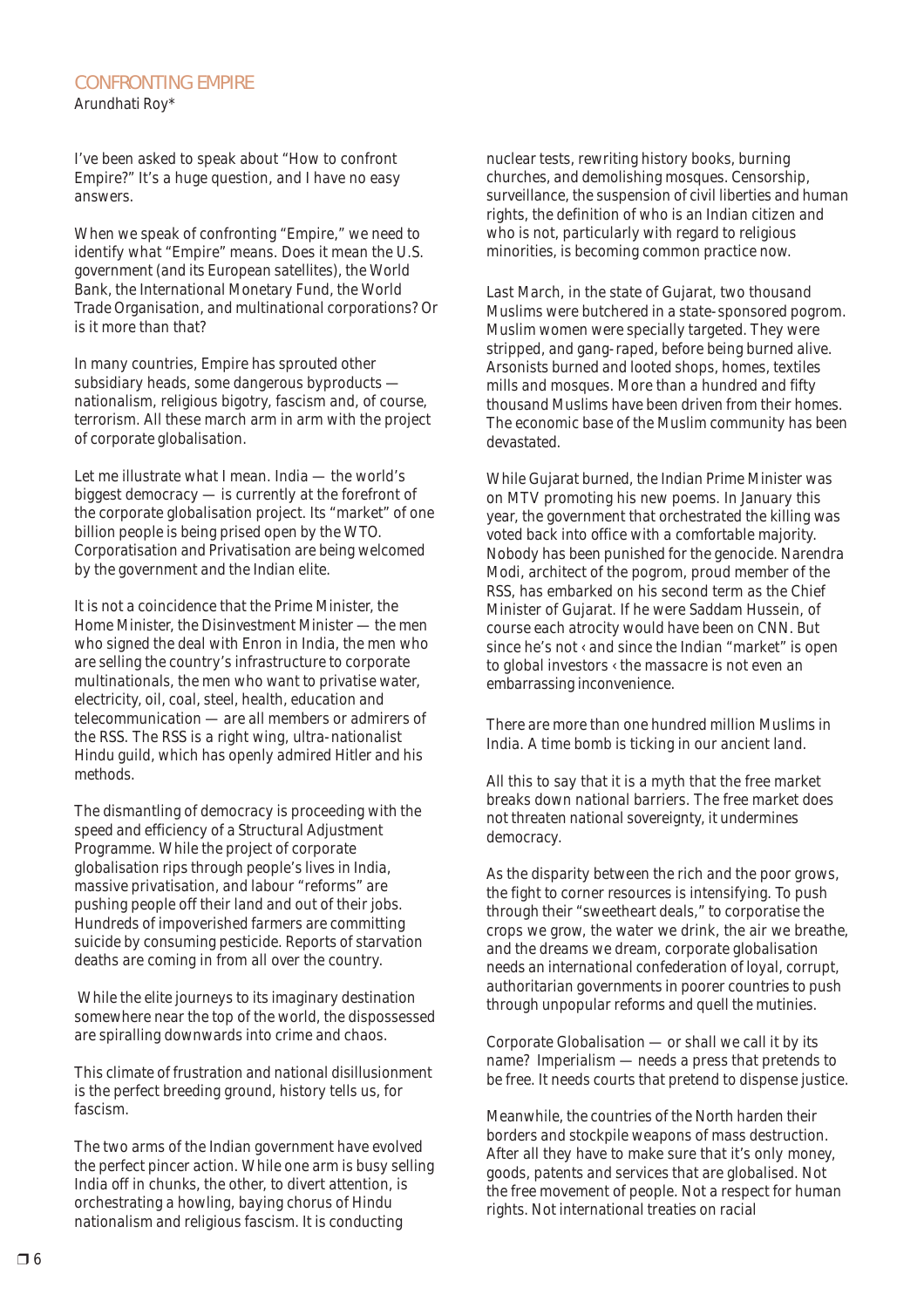discrimination or chemical and nuclear weapons or greenhouse gas emissions or climate change, or god forbid — justice.

So this — all this — is "empire." This loyal confederation, this obscene accumulation of power, this greatly increased distance between those who make the decisions and those who have to suffer them.

Our fight, our goal, our vision of Another World must be to eliminate that distance.

#### *So how do we resist "Empire"?*

 The good news is that we're not doing too badly. There have been major victories. Here in Latin America you have had so many — in Bolivia, you have Cochabamba; in Peru, there was the uprising in Arequipa; in Venezuela, President Hugo Chavez is holding on, despite the US government's best efforts.

And the world's gaze is on the people of Argentina, who are trying to refashion a country from the ashes of the havoc wrought by the IMF.

In India the movement against corporate globalisation is gathering momentum and is poised to become the only real political force to counter religious fascism.

As for corporate globalisation's glittering ambassadors — Enron, Bechtel, WorldCom, Arthur Anderson where were they last year, and where are they now?

And of course here in Brazil we must ask... who was the president last year, and who is it now?

Still... many of us have dark moments of hopelessness and despair. We know that under the spreading canopy of the War Against Terrorism, the men in suits are hard at work.

While bombs rain down on us, and cruise missiles skid across the skies, we know that contracts are being signed, patents are being registered, oil pipelines are being laid, natural resources are being plundered, water is being privatised, and George Bush is planning to go to war against Iraq. If we look at this conflict as a straightforward eyeball-to-eyeball confrontation between "Empire" and those of us who are resisting it, it might seem that we are losing.

But there is another way of looking at it. We, all of us gathered here, have, each in our own way, laid siege to "Empire." We may not have stopped it in its tracks yet — but we have stripped it down. We have made it drop its mask. We have forced it into the open. It now stands before us on the world's stage in all its brutish, iniquitous nakedness.

Empire may well go to war, but it's out in the open now — too ugly to behold its own reflection. Too ugly even to rally its own people. It won't be long before the majority of American people become our allies. Only a few days ago in Washington, a quarter of a million people marched against the war on Iraq. Each month, the protest is gathering momentum.

Before September 11, 2001 America had a secret history. Secret especially from its own people. But now America's secrets are history, and its history is public knowledge. It's street talk.

Today, we know that every argument that is being used to escalate the war against Iraq is a lie. The most ludicrous of them being the U.S. government' s deep commitment to bring democracy to Iraq. Killing people to save them from dictatorship or ideological corruption is, of course, an old U.S. government sport. Here in Latin America, you know that better than most.

Nobody doubts that Saddam Hussein is a ruthless dictator, a murderer (whose worst excesses were supported by the governments of the United States and Great Britain). There's no doubt that Iraqis would be better off without him.

But, then, the whole world would be better off without a certain Mr. Bush. In fact, he is far more dangerous than Saddam Hussein. So, should we bomb Bush out of the White House?

It's more than clear that Bush is determined to go to war against Iraq, regardless of the facts and regardless of international public opinion. In its recruitment drive for allies, the United States is prepared to invent facts. The charade with weapons inspectors is the U.S. government's offensive, insulting concession to some twisted form of international etiquette. It's like leaving the "doggie door" open for last minute "allies" or maybe the United Nations to crawl through.

But, for all intents and purposes, the New War against Iraq has begun.

#### *What can we do?*

We can hone our memory, we can learn from our history. We can continue to build public opinion until it becomes a deafening roar. We can turn the war on Iraq into a fishbowl of the U.S. government's excesses. We can expose George Bush and Tony Blair and their allies for the cowardly baby killers, water poisoners, and pusillanimous long-distance bombers that they are. We can re-invent civil disobedience in a million different ways. In other words, we can come up with a million ways of becoming a collective pain in the ass.

When George Bush says, "you're either with us, or you are with the terrorists," we can say "No thank you." We can let him know that the people of the world do not need to choose between a Malevolent Mickey Mouse and the Mad Mullahs.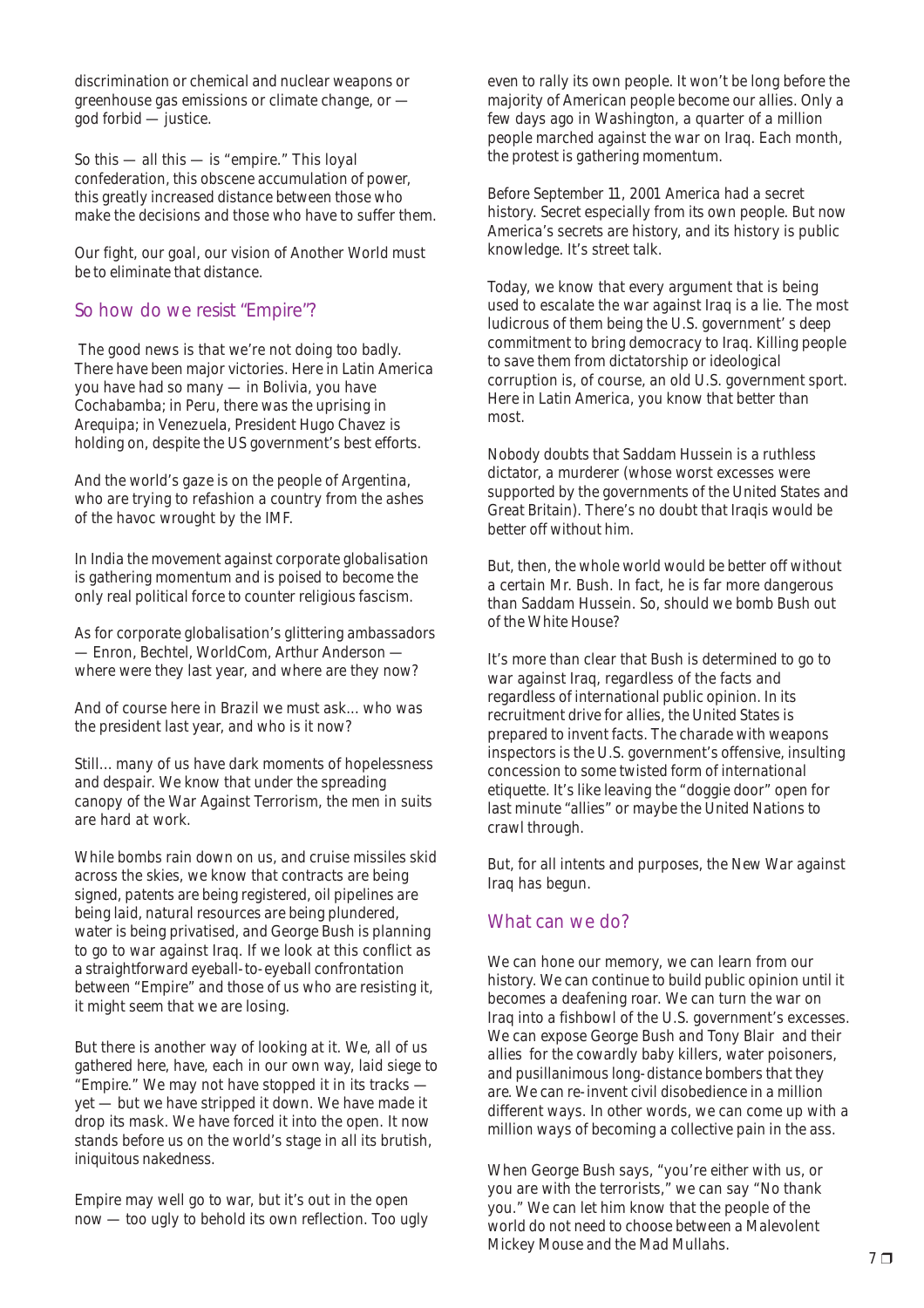Our strategy should be not only to confront empire, but to lay siege to it.

To deprive it of oxygen. To shame it. To mock it. With our art, our music, our literature, our stubbornness, our joy, our brilliance, our sheer relentlessness and our ability to tell our own stories. Stories that are different from the ones we're being brainwashed to believe.

The corporate revolution will collapse if we refuse to buy what they are selling their ideas, their version of history, their wars, their weapons, their notion of inevitability.

Remember this: We be many and they be few. They need us more than we need them.

 \* Arundhati Roy is an Indian writer and commentator. She made this speech at a public event "Confronting Empire" at the World Social Forum.

## LULA IS AN ABERRATION, OLE OLE LULA!

By Herbert V Docena\*

PORTO ALEGRE, BRAZIL – Dashing off to catch a glimpse of the man everybody here calls Lula, we run into a throng of people milling around a TV set: Lula's already at the park addressing thousands and thousands of Brazilians. We're late. We race towards a taxicab and slam the doors shut. "To the park, por favor," we tell the driver in broken Portuguese. It's Lula's voice booming on the cab's AM stereo. "Is that Lula?," we ask. The driver nods and flashes the thumbs up. "Bom?" Is he good?

"Muito bom!" Very good!

The driver pushes hard on the pedal. He swerves maniacally. It's as though he senses how much we  $-$  a group of foreigners attending the World Social Forum – want to see Lula in flesh. "The driver wants to see Lula as badly as we want to," another companion corrects me, as the driver overtakes furiously.

Lula, of course, is Luis Ignacio "Lula" da Silva, the new President of Brazil, who won a landslide 62% of the votes in last October's election – the biggest ever garnered by any presidential candidate in Brazilian political history. His name is on t-shirts that are still selling like hot-cakes, altrhough it's months after the election campaign. His face has even replaced that of Che Guevara's in some of those most sought-after red pins.

We stop beside another cab at the intersection. The driver gestures towards his fellow driver to check that he's also tuned in. He gives the thumbs up. He's listening to Lula too. Then another cab. Another thumbs up.

'Did you know that one of the first things Lula did when he became President was to tour his ministers in the favelas (slum communities) to tell them, "This is how Brazilians really live. Keep that in mind when you fulfill your duties'?," says one of my Indian fellowtravellers.

"Did you know that one of the first things he did when he assumed power was to cancel a contract for jetfighters in order to use the money for schools?"

Already, the (true) Lula stories are becoming mythical.

We listen intently to the live broadcast. Lula's speaks in Portuguese and we can barely pick out the words. Pais. Problemas. Esperenca. Ah, he's talking about his country. He's discussing problems. And he's talking about hope.

All the other words in between I couldn't decipher. But the things that couldn't be translated I could discern: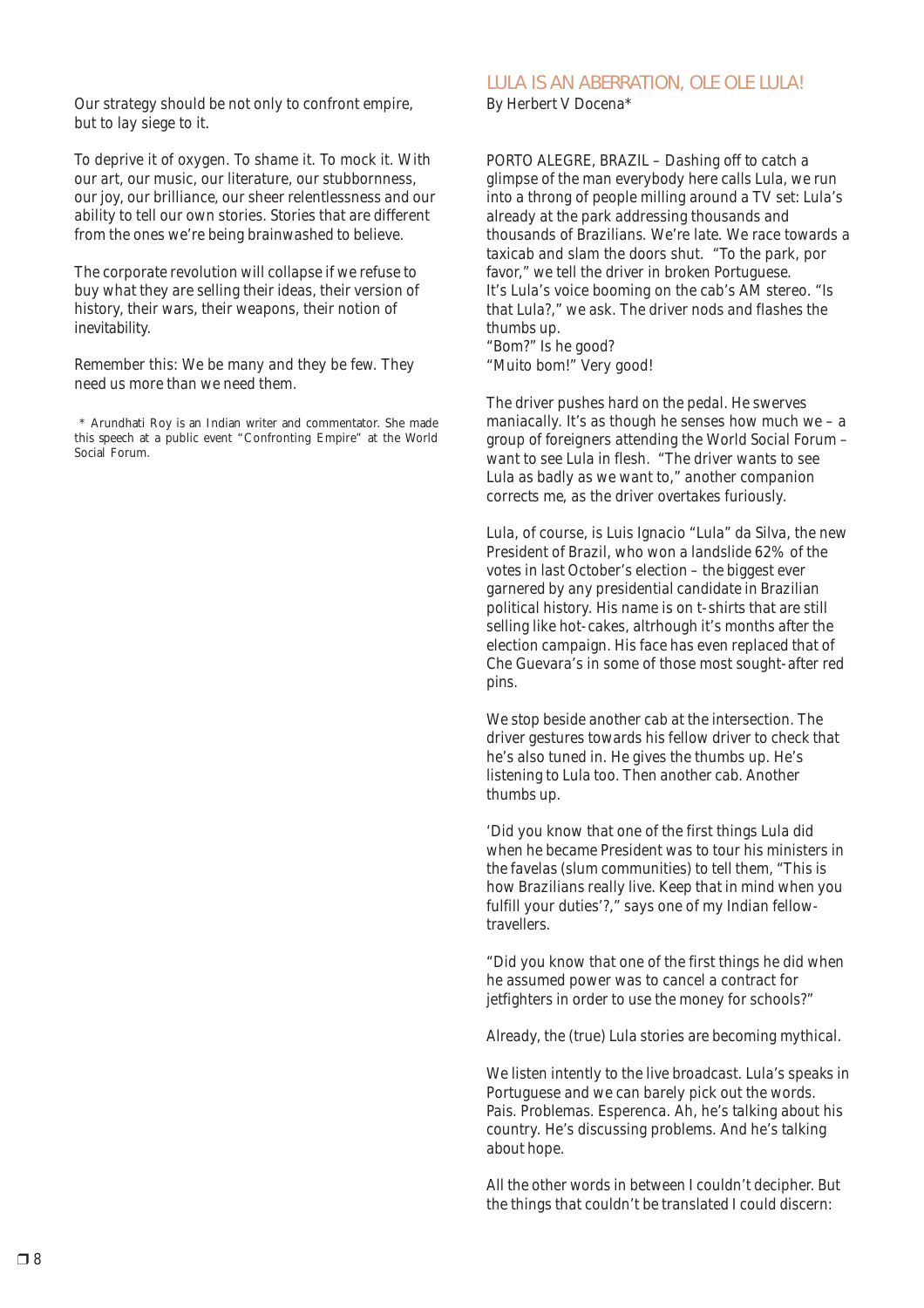There was a raw sincerity to his words. His voice rang with a promise that even I – a foreigner, a non-Brazilian – wanted to believe.

"Ole-ole-ole-ole, Lula, Lula!" chanted the thousands, punctuating the President's speech, as though he had just scored the winning goal in the World Cup championship.

#### *BRAZILIAN ERAP?*

I thought I had seen this before.

Back home, hundreds of thousands of unwashed and un-powdered Filipinos also gave former President Joseph "Erap" Estrada the kind of devotion that the unwashed and un-powdered of the Brazilians are now giving Lula. Like Lula, Erap rallied around the poor and vowed to fight for them against the ruling classes that have exploited them for so long. Like Lula, Erap's popularity among the masses was historically unprecedented. And for the true believer, Erap represented what Lula now symbolizes for many Brazilians: the rise of the dispossessed after a long period of oppression.

Lula, however, in hindsight and in comparison, seems to be the real thing. He's really one of them: As a boy, he almost died from starvation and had to escape a drought in his province via a long and torturous journey to the city. Erap, in contrast, comes from 'old money' and has probably never experienced hunger.

And he has really fought for them: A former metal worker, Lula spent most of his adult life as a trade union leader fighting the Brazilian dictatorship. Erap also devoted most of his life fighting on the side of the poor – but only in the movies. In real life, he was very cozy with Ferdinand Marcos the dictator.

#### *ALL NEW*

The otherwise empty road was suddenly jammed. All routes seemed to lead to the park. In front of us, a man proudly waves Lula's party flag – the red star of the workers party — from inside his car. Stalled, we decide to join the crowds still sauntering towards the park to catch a glimpse of their President– even if his speech has already ended. This is no rent-a-crowd: these people have not been packed up from their communities and sent in a bus by their local political operators, with a bag of goodies. They arrived on their own, expecting nothing, except Lula.

I have not seen this before and it is all enjoyably new.

Where I come from, people regard most politicians with nothing but disdain and contempt. In just twenty years, we have twice become so disgusted with our Presidents, Marcos and Estrada, that we kicked them out of office. But here in Brazil, in some of the conferences, just the mention of Lula's name by a speaker was enough to provoke the crowd into a sudden convulsion and a rapturous cheering of "Ole ole Lula!"

In the Philippines, political leaders inspire nothing but suspicion and cynicism; here Lula seems to inspire trust and hope. Back home, elections are often a choice among the least devious devil. Here, it appears like there could have been no better choice.

I come from a country where for the youth have grown so wary of politics that most won't have anything to do with it. But here, Lula's most ardent followers are the young: they were at Lula's rally in massive numbers – shirtless, holding their girlfriend's or their boyfriend's hands while listening raptly to Lula's every word, kissing and embracing each other after applauding him feverishly.

I come from a country where the leader of the most organized segment of the Left is daring enough to call for an overthrow of the state, but not bold enough to come home from a comfortable exile.

Here in Brazil, Lula's vision is not only bold but he is here and he has won. The Brazilian Left has achieved what the most organized segment of the Left back home had deemed unimaginable: It had wrested ultimate leadership of the state without having had to kill anyone – not the reactionary elements, not even former comrades in arms.

It remains to be seen, of course, whether Lula can steer this state towards its revolutionary aims but he has already shown that the first and most important step – to take control of it and to mobilize the masses behind it – can be done.

#### *FREAK SHOW*

And here, perhaps, lies the reason why Lula arouses so much excitement even from the cynical and the hardened. He is an aberration. In today's order of things, his victory seems so much like just a happy freakish accident, unbelievable but true.

In a world dominated by politicians out to serve the interests of the few and the powerful, in a world marked with political systems that inherently give undue advantage to these kinds of politicians, we could not expect a Lula to prevail. In a continent where the United States has routinely done everything to prevent leaders like Lula from coming to power and from doing anything but its wishes, we could not expect Lula to overcome. In a period when the establishment has – almost everywhere — suppressed the opposition, when elites scramble over each other for power and when the Left self-destructs, we have not expected Lula and his party to show the way.

I stood there, along with the Brazilians lining the road, waiting for Lula's car to pass, chanting "Ole ole Lula!" hoping for many more political aberrations like Lula.

<sup>\*</sup> Herbert V. Docena is a research associate with Focus on the Global South.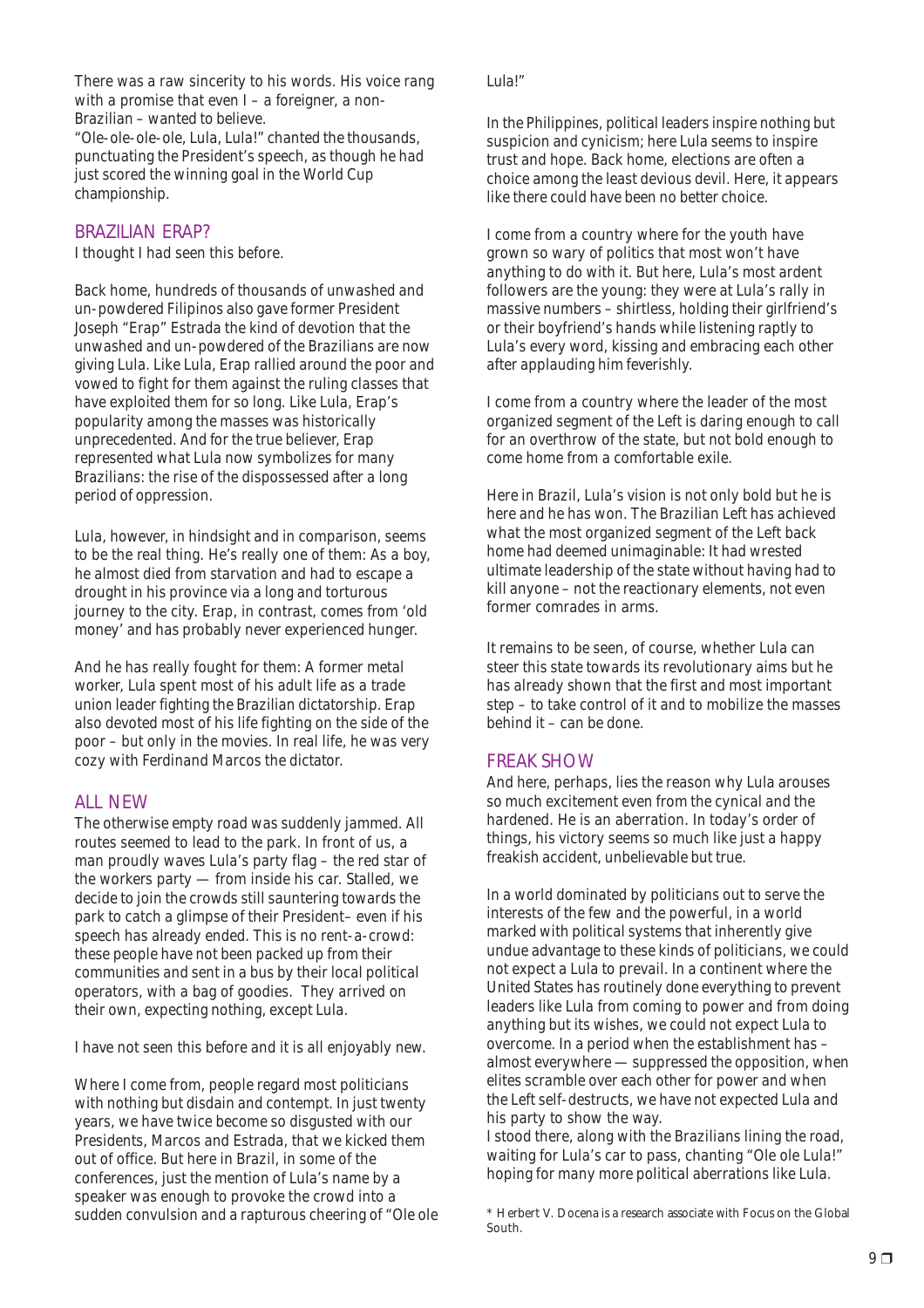(The debate between Walden Bello and Jagdish Baghwati was filmed at Stanford University for the program Uncommon Knowledge and moderated by the show's host, Peter Robinson. The show has been airing on the Public Broadcasting System in the United States.)

Peter Robinson: Today on Uncommon Knowledge: free trade—win-win or win-lose? I'm Peter Robinson. Our show today: free trade in the balance. According to a recent study, over the last half century, nations that were open to free trade experienced a rate of economic development that was double that of those that were not. So why would anybody oppose free trade? And yet many, particularly in the developing world, do oppose free trade, believing that the rules of global trade are rigged in favor of the rich, developed north and against the poor, developing south. Who's right? And with President Bush's own commitment to free trade unclear, he did after all enact a new tariff on steel imports, where does the United States itself stand in this debate?

With us today, two guests. Walden Bello is executive director of Focus on the Global South, a development policy program in Bangkok, Thailand. Jagdish Bhagwati is a professor of economics at Columbia University, a senior fellow at the Council on Foreign Relations, and the author of the book, Free Trade Today.

Peter Robinson: Nobel Prize winning economist Joseph Stiglitz: "The trade liberalization agenda has been set by the north (that is by the rich countries) or more accurately by special interests in the north. Consequently, a disproportionate part of the gains has accrued to the advanced industrial nations. And in some cases the less developed countries have actually been worse off." Free trade making the rich countries richer and the poor countries poorer. Jagdish?

Jagdish Bhagwati: I think even a Nobel Prize laureate can be totally wrong. I think it's fundamentally…

Peter Robinson: Totally mistaken.

Jagdish Bhagwati: Totally mistaken.

Peter Robinson: Walden?

Walden Bello: I think he's right on target. I think he's…

Peter Robinson: Ah, marvelous, we have just what a television host likes to hear, a nice clean disagreement. Let's begin if we could with just the sort of the fundamental, in effect, the classroom principles. What's so special about free trade? As the argument goes, and you are one of the planet's leading proponents of the argument, why should nations open their borders to trade?

Jagdish Bhagwati: Fundamentally it's a question of sharing mutually from exchange. If I have surplus toothpaste and you have surplus toothbrushes and if we exchange one of each, teeth are going to get whiter, right, provided we remember to brush our teeth. So fundamentally that's the argument. That is really the underlying logic of any trade transaction and I think there's empirical evidence of a very substantial sort in the post war period, which underlies the wisdom of this, including for developing countries.

Peter Robinson: So it's the same argument that you'd make for the development of a nation's own economy. We should all simply specialize in the tasks that we tend to do best in which we have comparative advantages. And the argument is the same among nations as it is among individuals or among firms?

Jagdish Bhagwati: Yes, but remember that the comparative advantages can shift with a whole lot of policies like education. If I build up an educated labor force in India then I can get a Silicon Valley there like in Bangalore and then that becomes our comparative advantage. So that shifts the argument a little bit further into what kinds of general policies also you have for your society. But fundamentally wherever you are at or wherever you're going to, having an open economy is really going to be good for you whether you're poor or rich

Peter Robinson: Now do you have any disagreement with Jagdish in principle?

Walden Bello: Well, I really would prefer to move from the theory of free trade to the actual practice of free trade.

Peter Robinson: So you grant the principle that he just laid out?

Walden Bello: I'm agnostic on that but in terms of the practice of free trade, what it has done really is that it has consolidated the advantages of a number of countries, a minority in the world economy, and this has created structural disadvantages for many of the late comers.

Peter Robinson: Let's see what Walden makes of the conclusions of a 1998 report on free trade by the Organization for Economic Cooperation and Development: over the last half century, this OECD report says, and especially over the last decade, the 90s are important here, "Nations that have been more open to trade have experienced double the annual growth rate of those that have been closed." The OECD report goes on to draw a very sharp contrast between two regions of the world. First, Asian nations of Korea, Taiwan, Singapore, Hong Kong, Malaysia, Thailand,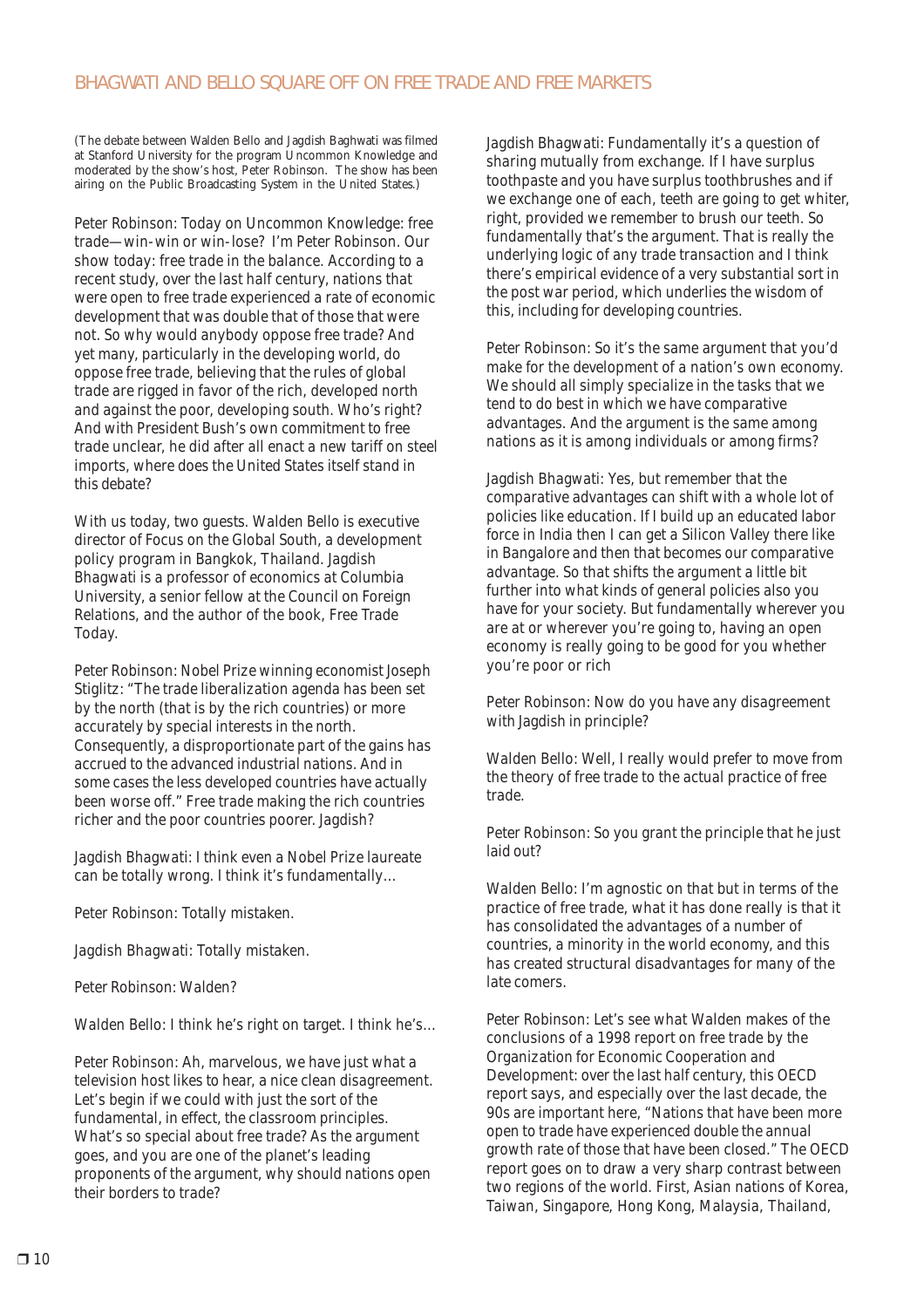and Indonesia, they started with closed economies, gradually opened them, and some three billion people in those countries have been lifted out of poverty. Second, African nations such as Nigeria, Cote d'Ivoire, and Tanzania, they start with closed economies and, by and large, they keep their economies closed and they remain poor. Open economies, look what happened in Asia. Closed economies, look what happened with certain countries in Africa. Now how do you handle that argument?

Walden Bello: Well…I would say this is that this is a very simplistic picture that they're giving of Africa and Asia. If you look at the east Asian economies, these were not free trade economies, these were hard hitting protectionist mercantilist economies with a great deal of state intervention, state support, state subsidization, that in fact made them blockbusters on the world markets. So, if you look at what, in fact, is a much more accurate comparison. Compare these mercantilist, protectionist, integrating to the world economy, East Asian economies, to the Latin American countries, the African countries, and the Eastern European countries that were subjected to structural adjustment by the International Monetary Fund -- that is, radical free market reform — and it's fairly clear. The ones that, in fact, integrated into the world economy with a sophisticated, non-free trade, strong state intervention type of model, perform much better than the radical free trade economies. So this is why I think that this sort of statistics and this sort of picture is inaccurate—let me just say that there's all the world of a difference between a free trade economy like Haiti, and Vietnam.

Peter Robinson: Now I have to say I know so little about Vietnam. Vietnam in other words has a strong state sector?

Walden Bello: Sure.

Peter Robinson: It is engaging in importing and exporting but the government is directing that to a large extent.

Walden Bello: It's a very heavily regulated economy like China is.

Peter Robinson: And it's growing at leaps and bounds.

Walden Bello: It's growing by leaps and bounds, it has become…

Peter Robinson: And in Haiti you have almost no functioning government as I make it out—almost no system of laws.

Walden Bello: Right, sure.

Peter Robinson: So they're open and there's no government—so your argument is Haiti in some sense should be a libertarian's dream?

Walden Bello: They're open and dead just like Argentina is open and dead.

Peter Robinson: Open and dead. All right, there's a nice term, open and dead.

Jagdish Bhagwati: I think Walden is making a mistake in saying that it's too simplistic. It is true that one can be overly simplistic but you can have a lot of governmental intervention for creating infrastructure for helping initially to an import substitution phase for industries and so on. But, essentially, what the Far Eastern economies did, for instance, was to have a lot of intervention. It was not a libertarian hands-off government, but the question was what was the nature of that intervention? They consistently routinely made it clear to their people that outward orientation was the important way to go. And open economy in the sense that you are not fearful of world markets, not fearful of direct foreign investment, you use the external world to learn from it, to profit from it. So, you take countries like the four Far Eastern economies, South Korea, Taiwan, Hong Kong, and Singapore. Hong Kong is the most libertarian in a way, but even that has a substantial amount of intervention, but it's pure free trade. Singapore is almost pure free trade—no intervention of any kind on the trade front, which is really what we're talking about. South Korea and Taiwan went through a phase of import substitution for a while, but then they turned outward. And the secret of their success was that they went in for very rapid expansion of exports.

Peter Robinson: What about Walden's example of countries that are open but dead—Haiti and Argentina, they're quite different countries.

Jagdish Bhagwati: But you can die—I mean, you know, despite being open because being open helps you but it doesn't prevent you if you're dying of cancer. Or, you know, having fresh air might be great for you in terms of your general health, but it's not going to do anything if you're dying of cancer. So you've got civil strife for instance like in most of Africa, which is another of Walden's examples. Or you've got dictatorial governments, which are really printing money, spending it through the budget, having massive inflations. I mean you have inflation during the period in which Walden was I'm sure talking about in South America, which was four digits, it makes your mind boggle actually if you're an Asian. Now those are the things which unsettle their economies. It has nothing to do with being outward oriented or inward oriented.

Peter Robinson: Back to an earlier question: is Walden philosophically opposed to free trade or not? Other things being equal, that marvelous phrase that makes any argument that follows completely artificial. But other things being equal—so you have a country well, you have two countries which are in every way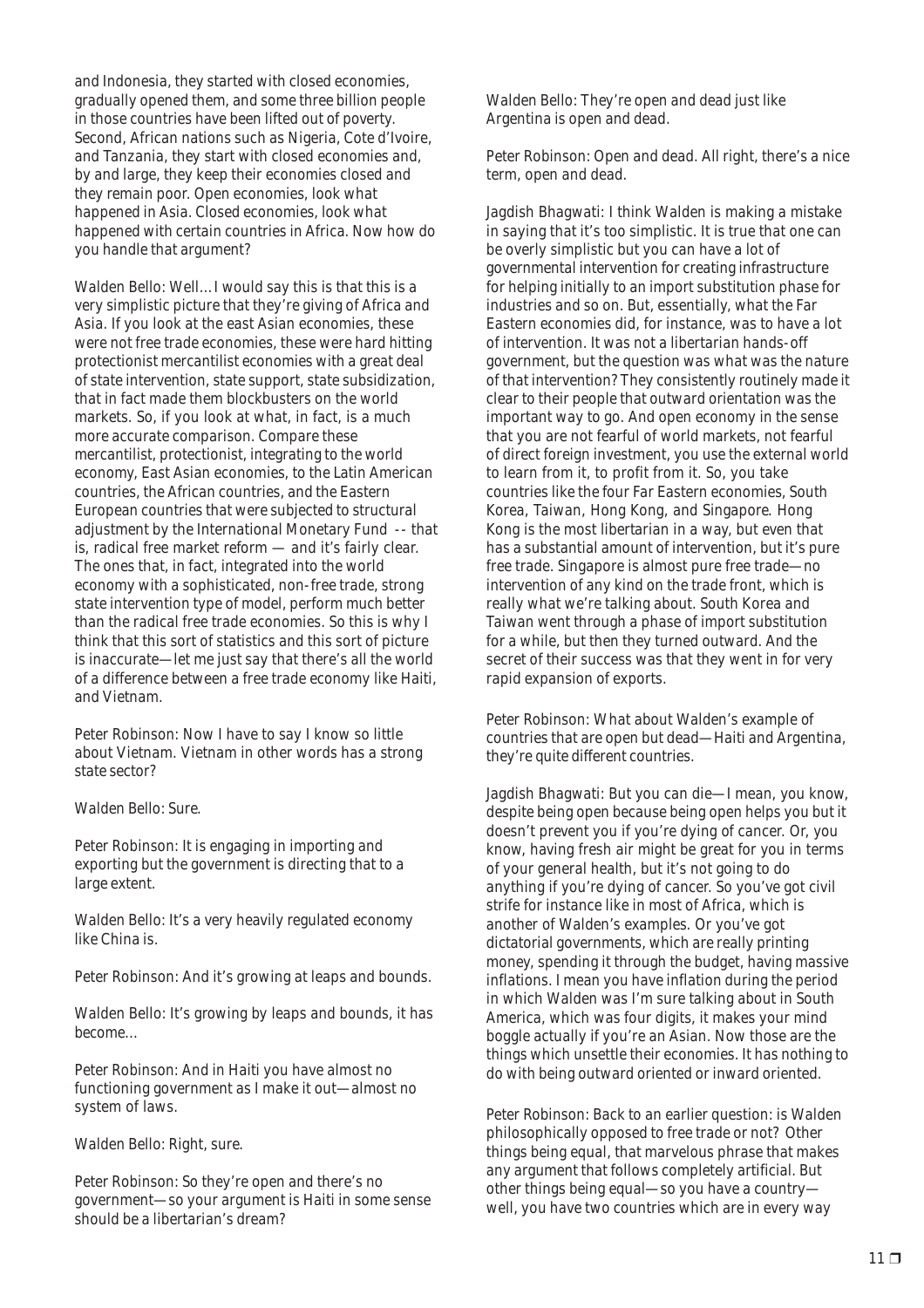identical and one of them engages in free trade and the other does not. In your judgment, which country is making the right policy decision?

Walden Bello: Well this is exactly what I'm trying to say Peter, is that it's not accurate, it is fundamentally mistaken to say that Taiwan and Korea, or China, in their periods of rapid growth were free trade economies. What I'm trying to say here is that these were extremely protectionist when it came to their domestic market. I mean you know, it's only been in the last ten years that you have had Japanese cars come into Korea. I mean this is amazing. What I'm trying to say is they're not free trade economies, certainly they opened up, but they opened up while they at the same time protected their domestic markets.

Peter Robinson: Let me put on the table a question for the two of you because what you have now is a layman who has a problem. We look at the experience of the so-called Asian Tigers, and Jagdish says that good news is taking place because they're free trade and in spite of occasional protectionist interventions by the government. And Walden is saying, no, no, no, the good news is taking place almost in spite of the free trade, largely driven by the protectionist interventions and other kinds of economic interventions of strong central governments. So the question is, is there some statistical approach, is there some way to—you're both looking at the same picture and giving opposing accounts of why that took place, is there some way to settle this—some objective way to settle it?

Jagdish Bhagwati: Walden is both right and wrong. I mean, there has been massive protection to begin with in these systems. Certain types of protection, like on the car industry, on heavy industries, continued. But there's a great deal of literature now which shows that this is exactly the wrong kind of industrial policy because as long as those interventions were reinforcing the comparative advantage in light manufacturers, Korea managed to reinforce what, in fact, the market would have done anyway by choosing light manufacturers, just the way Japan did. When it started going into industrial policy and interventions for the heavy industry sector, ship building and a variety of things, that's when it lost its way like most people do.

Peter Robinson: Where they did not have a comparative advantage in the international marketplace in the first place.

Jagdish Bhagwati: And there was no clear signal from the marketplace as to where you want to go.

Peter Robinson: Right. The market wasn't screaming for ships from Korea.

Jagdish Bhagwati: So at some stage, if you look at Japan for example, and industrial policy in these

countries, where it does seem to be succeeding is where, in fact, they're trying to predict the comparative advantage evolution.

Peter Robinson: Next topic, how badly have recent American actions damaged the movement toward freer trade? In recent months, President Bush has taken a couple of actions that bear on free trade. First he imposed tariffs of up to 30 percent on imported steel, which The Economist magazine called "America's most protectionist single action for two decades." And a few months after that he signed a farm bill that raised subsidies to American farmers by 80 percent, providing them something like \$170 billion over the next decade. Now, it's not just in the United States. The overall level of subsidization of agriculture in the OECD countries, which is basically the industrialized countries, doubled from 182 billion in 1995 to 362 billion in 1998. So, the question here — at least as regards agriculture and also as regards other politically sensitive industries— why I was talking about steel? steel—politically sensitive, the president imposes a tariff—the rich countries are not playing fair. So is Walden correct that free trade is something that the poorer countries ought to think twice about? That they're going to get ripped off by these rich countries.

Jagdish Bhagwati: But you don't get ripped off. I think that's the wrong way to look at it. My old teacher, a great radical, Joan Robinson at Cambridge used to say, if you throw rocks into your harbor, that's no reason for me to throw rocks into my own. Essentially what she was saying was that it's good for me to have no restrictions—or reduced restrictions on trade because trade leads to gains—true. If your door is closed, you know, I would get less by their trade. But it doesn't mean that I should then close my own door because then I get doubly hurt. But I would simply go on to say also, to be partly on Walden's side but in a nuanced way, which is because today we are all sort of saying, look here are all the statistics which you read out. Right. And things are even getting worse and what is bad about the U.S. actions is that while we are entering a multi-lateral trade negotiations post-Doha, we have actually used the WTO consistent procedures to increase protection. So we are sending out all the wrong signals. My worry is not about this in itself, because they're hurting themselves and they're hurting the rest of the world too, but…

Peter Robinson: The Americans are and the Europeans who subsidize agriculture are.

Jagdish Bhagwati: But the real problem is that when we do things like that and we are supposed to be the ones who are most free trade oriented, the big proponents of free trade, ideologically and so on, when we do this it's very difficult for President Arroyo of the Philippines, for the Prime Minister of India, who are all trying to move a little closer to free trade. We are never going to be at free trade, but you know, we are trying to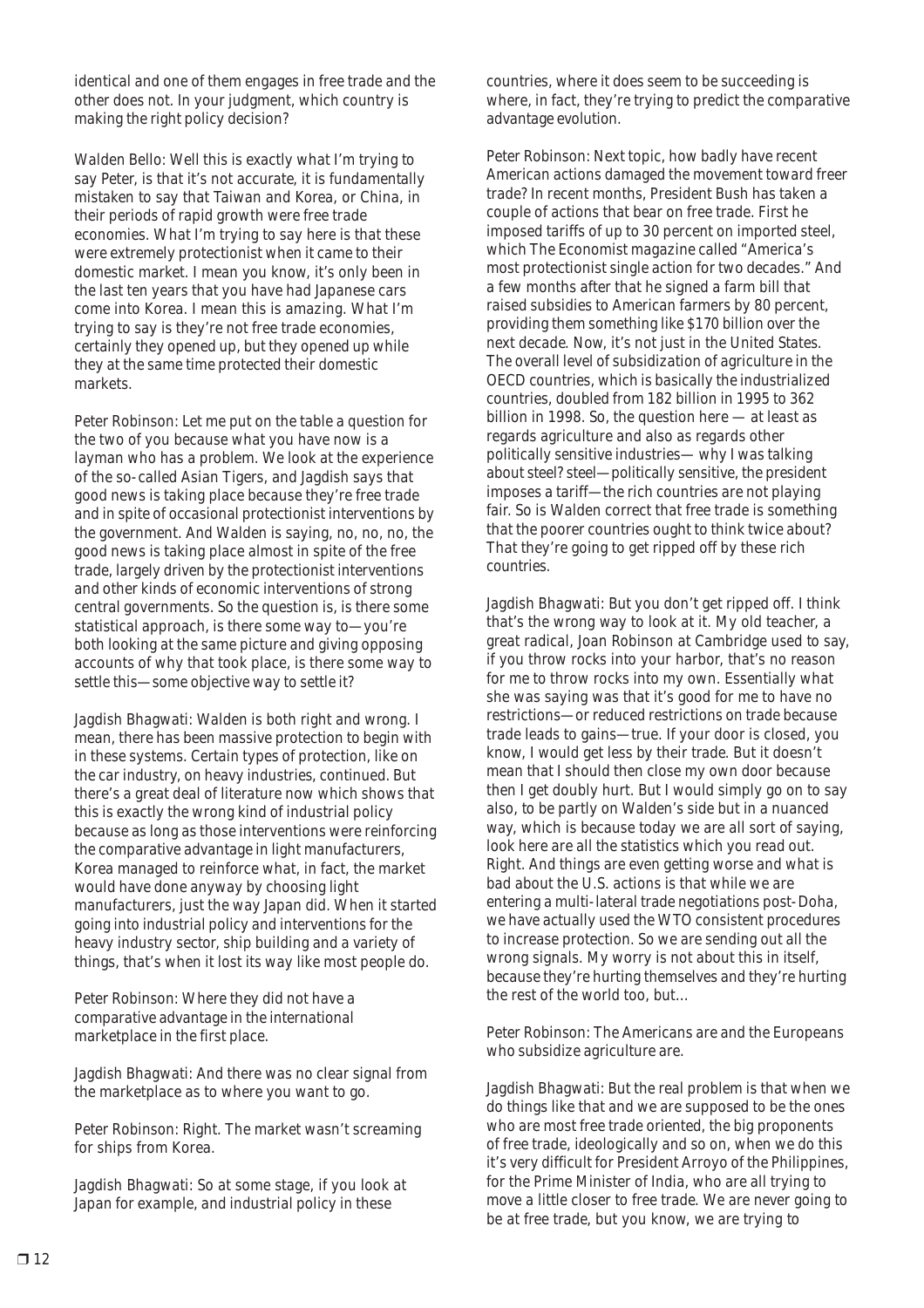liberalize here and there as the democratic processes permit, then you see all the people who oppose liberalization. And then you say look the big dog on the block is doing something which is hypocritical and that makes our life more difficult in the developing countries.

Walden Bello: Well I think definitely, whatever our respected positions on free trade, I think Jagdish and I have a consensus on the double standards that, in fact, operate in the world economy. Basically what the United States does is that when it suits me I'll do free trade, but I will also be unilateral. But for you guys out there, okay, you only have to bring your tariffs down. You guys have to practice free trade.

Peter Robinson: So would Walden support free trade if he thought the rich countries were playing fairly? Are you opposed to free trade or is it simply the hypocrisy that you see in an action like this by President Bush the hypocrisy that you see in the European Union by saying to the so-called Third World, you must engage in pure free trade while we subsidize our farmers and every other political group that we need to get elected. Is that what really annoys you? If the first world would behave better, would you then be more in favor of free trade?

Jagdish Bhagwati: You see that reinforces the point I was making which is that when people like Walden pick on this sort hypocrisy or double standards, when intellectuals, I mean he's one of the influential intellectuals in the Third World, they will reinforce the lobbies, the industrial lobbies, and so on, which don't want to have reduced protection. So in that sense, it is an extremely important downside of what President Bush has been doing.

Walden Bello: Well, I think in response to your question Peter, as I said, you know, I'm not really that hung up on, you know, the theory of free trade. I'm a pragmatist, you know. I don't oppose trade. I'm for trade but it all depends on what the rules are for trade and I'm for fair trade, and this is what I'm trying to say here. That the history of East Asia shows, you know, that interventions, even protectionist interventions, in fact, build up capacity so that at a future time these countries like Korea, were able to become efficient, effective, economies. So what I'm saying here is that we really, really need to be pragmatic about trade policy. There are times when you're a protectionist and that's the rational thing to do, there are times when you liberalize. But the important thing is the national interest that guides you in terms of developing your economy. So basically Peter I'm saying, I would put above everything else as somebody from the Third World, development over trade. Thus trade, certain trade policies assist in development, if they do, fine. If they don't, then I'm not going for that. And certainly the so-called structural adjustment free trade policies that have been imposed by the IMF and the World Bank, they have

consistently eroded the capacity of Third World countries like the Philippines to be able to develop.

Peter Robinson: How would you grade the IMF and the World Bank? Walden has several times now said that they have imposed rigid, liberal in the sense of small government free market regimes, or attempted to do so, imposed these strictures on Third World countries and that's caused trouble and resentment and so forth. How would you grade the World Bank?

Walden Bello: And not only on trade but on capital.

Peter Robinson: Capital, right. Monetary policy...

Jagdish Bhagwati: The policies extent of the IMF extend not just to trade, which is very minimalist, but to pushing countries rapidly into capital account convetability or, as it is sometimes called, financial liberalization. So our financial firms can, you know, go in, you know, and basically operate without any restrictions but people can take their monies out and so on. And that was very imprudently done and there…

Peter Robinson: You give them a low grade? Jagdish Bhagwati: I'm afraid I do. A low grade is, a low grade—no, I would expel them from…

Peter Robinson: Ah, that bad.

Jagdish Bhagwati: …university.

Peter Robinson: Because it seems to me…

Walden Bello: Very significant quote!

Peter Robinson: Walden is saying I'm a pragmatist; I want to know what works. And it strikes me, listening to Walden, that in the developing world it would be easier to see that free trade works if there were not this overlay of the western world pushing it, backing, trying to jam it down their throats—the IMF, the World Bank, and then President—this entire overlay that just makes it hard to take.

Jagdish Bhagwati: I think the last few years they were going by analogy with trade as far as financial liberalization was concerned. And one thing you learn in the classroom is that, you know, there are similarities between financial liberalization and trade liberalization, but they are fundamentally…

Peter Robinson: Quite different.

Jagdish Bhagwati: So the differences are much more important. When you're dealing with financial liberalization, unless you're very prudent and cautious and putting monitoring in place, adapt the local institutions like the banking procedures, debt equity ratios, you're playing with fire and then the analogy is